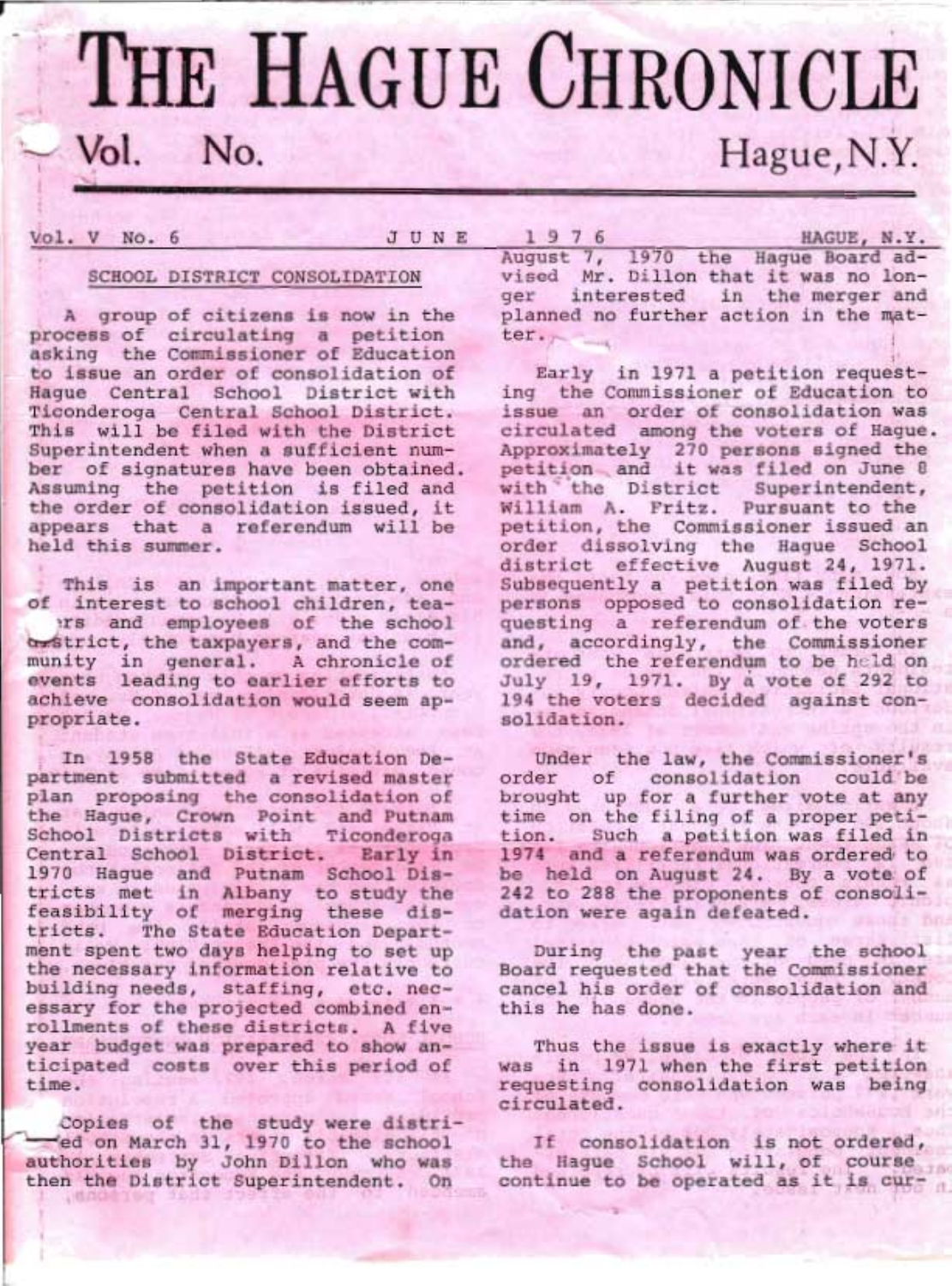THE HAGUE CHRONICLE is edited and published monthly by Emil Seerup, Box 2504, Silver Bay. New York L2874. It is supported financially by civicminded citizens and local civic organizations. It is printed as a public service by the Silver Bay Association. News items and announcements of ihterest to the community are solicited.

#### (Contined from page one)

rently. If consolidation is ordered and is not overturned by a referendum the Hague and Ticonderoga Schcol Dis-<br>tricts will be consolidated with one will be consolidated with one school board elected by the voters of the consolidated district overseeing<br>all of the schools within the district and with school taxes equally apportioned over the entire district.

+++++++++++++++++++

#### WHAT THIS TOWN NEEDS IS -

How many times have you heard the expression - What this town needs is<br> $a = -1$ .

In order to determine what its residents needed in the way of recreational facilities, Warren County undertook a recreational demand survey<br>in the spring and summer of 1975, the results of which have now been made available.

Questionnaires were submitted to<br>about 10% of the resident population about 108 of the resident population of each town. The questionnaire listed 12 recreational facilities such as tennis courts, bicycle trails,<br>picnic areas, athletic fields, etc. ahd those questioned were asked to list three of them which they feel are in need of development by the County. They were also asked for number of people in the household and<br>number in each age grou p. number in each age grou p.

In the Town of Hague, 92 people answered the questionnaire. There were 277 persons who were members of<br>the households of those questioned. Thus, approximately 30% of the total resident population of 910 partici-<br>pated. The results will be reported<br>in our next issue.

We would like to conduct a similar survey within the Town of Haque but addressed to the question - What this town needs is a - (recreational facility). We would include in the survey Hague's summer population as well as its year-round residents. (For<br>this purpose we are enclosing a ques-<br>tionnaire which we would like to have completed by each family on our mailing list.

The question of whether Hague<br>should or should not have a library-<br>historical museum is also of concern and a questionnaire directed to that subject is on the reverse side. In order that your opinions may be given<br>consideration, please return questionnaires as soon as possible.

+ + + + + + + + + + + + + + + +'+ + ++

#### HS JUNIOR TO ENTER COLLEGE

In past issues we have referred to a new program under which a highschool junior can now enter college and if he does satisfactory work in his first year, will be given credit for his last year of highschool.

Participating in this program next year is Chuck Jordon, son of Mr. and Mrs. Charles Jordon of Hague. He has been accepted as a full time student at the Junior College of Albahy, a co-ed division of Russel Sage at Troy.

Chuck is finishing his junior year at Hague and will enter college in September as a Liberal Arts student.<br>He is a member of the National Honor He is a member of the National Honor<br>Society and has participated in soccer, the school play, and is a member of the newspaper staff, the band,<br>chorus, and the French Club. He is currently the president of his class.

+++++++++++++++++++

#### SCHOOL VOTER REGISTRATION UNNECESSARY

At its March, 1972 meeting, the School Board approved a resolution - providing for permanent registration.<br>providing for permanent registration.<br>of all eligible voters in the schoolof all eligible voters in the school-<br>district. Effective September 1,<br>1975, however, the Education Law was amended to the effect that persons,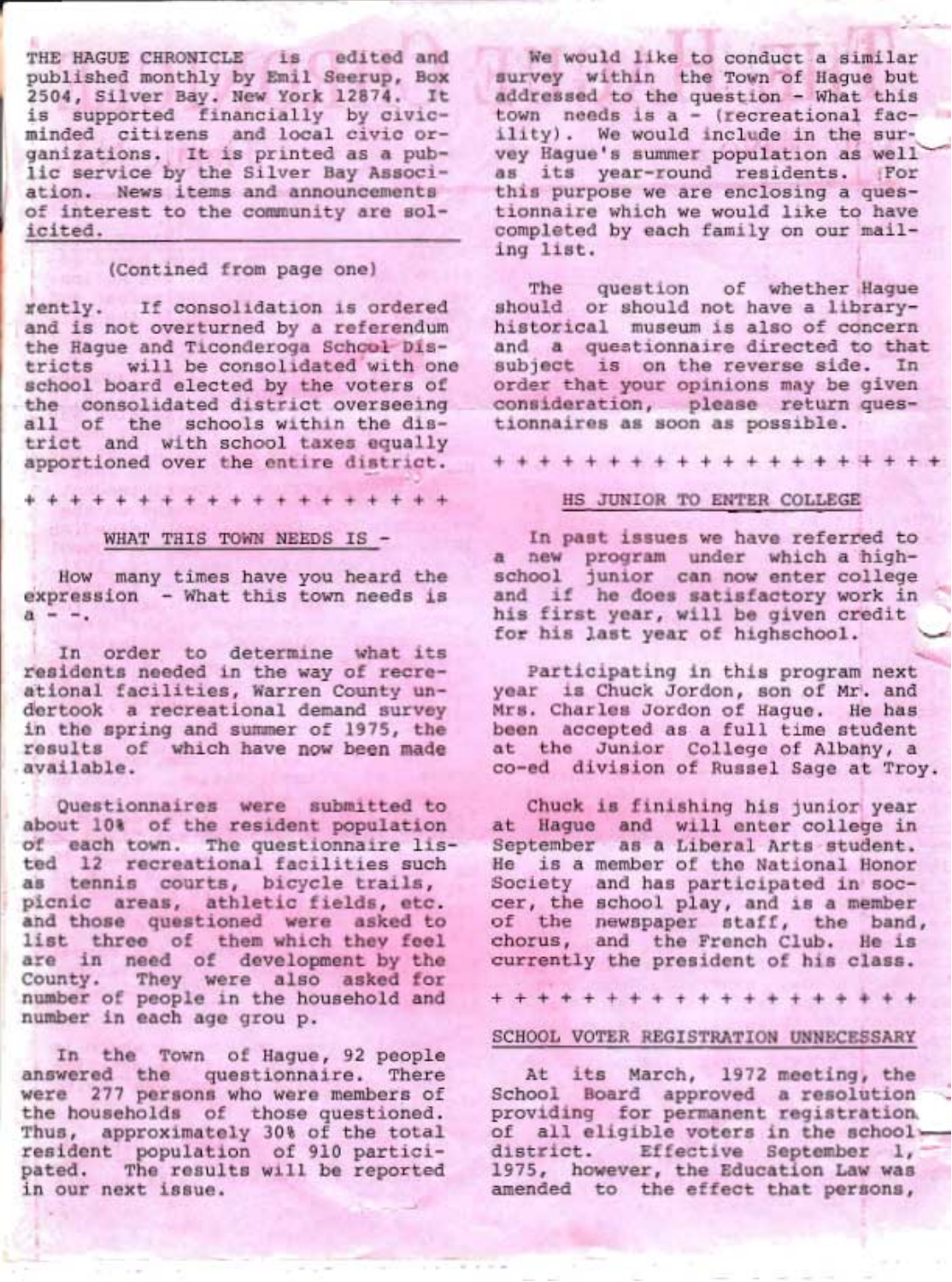if otherwise qualified, who have registered to vote in general elections are exempt from registering to vote

While you can register to vote in<br>school elections only on those registration days established by the Board registration under the Election Laws is available on any business day at the Municipal Center in Lake George.

+++++++++++++++++++

#### CYRUS WOODBURY DIES

I Cyrus Woodbury, known throughout the Lake George Region as an avid conservationist, died unexpectedly on May 5 while mowing the grass at the Diamond Point Community Church where he had been a trustee for many years.

Woodbury was long identified with the Lake George Association. served in recent years as its executive Vice President and editor of its publication. His retirement in 1973 ioncluded 28 years of service to the In 1975 he retired as bunitary inspector of the Lake George Park Commission bringing to a close twenty years of state service.

Woodbury's devotion to the protec-<br>tion of Lake George was inherited from his father, who had been a zealous supporter of the Lake George Assciciatipn and its commitment to preserve the quality of Lake George water. . Each drink of water from the lake should remind us of the devotion of both Woodburys, father and son.

1+ + + + + l.\* \* + + + + + + + + + +

#### . RUTH WARREN - VALEDICTORIAN

Robin Warren, daughter of Mr. and Mrs. John R. Warren of the Hague Mo-tel, has been named valedictorian of has been named valedictorian of the Class of 1976. Marie Watts, daughter of Mrs. Alice Watts and the late Walter Watts of Silver Bay, has 'n named salutatorian.

". /. Miss Warren is president of the senior class and a member of the Student Council. She has been active in French and Spanish Clubs and the Youth Commission. She plans to attend the Junior College of Albany.

Miss Watts is the secretary-treasurer of the senior class and has been involved in church activities, the yearbook, chorus and the Spanish Club. She will be attending Adirondack Community College in the fa1l. ;

++++++++++++++++++ + :

#### HAGUE HfRES SUMMER POLICEWOMAN

i -.a i

The summer policeman's job will be activated over the Memorial Day week-<br>end and continuously from June 15 to Labor Day. Provision has also been made for a back-up policeman who willbe available over the same period, particularly on weekends.

At a special meeting of the Town Board on May I0, applications for the positions were reviewed and four candidates were interviewed. Following<br>considerable discussion, Janice M. Frasier was appointed policewoman and Frederick A. Sharpe back-up policeman.

Miss Frasier is the daughter of Mr. and Mrs. Clifton Frasier of Hollow Road. She is a lifetime resident of Hague and recently celebrated her 21st birthday. She graduated from Adirondack Community College with an AAS Degree in Police Science last While attending school she was active in Police Cadets an organ+<br>ization which assists the police<br>force of Glens Falls in such areasi as traffic control, teletype opera+ tions and street patrol. She worked as a security guard for several tele+ thons at the Queensbury Hotel. She appears to be eminently qualified for the job.

Frederick Sharpe served in the U.S. Navy from 1954 until his retire+ ment in 1974. He has had considerable duty as a military police pa+<br>trolman and was chief master-at-arms for five years. The latter is simi= lar to that of a chief of police in a civilian community. Following his! retirement, he returned to Hague where, during the past fourteen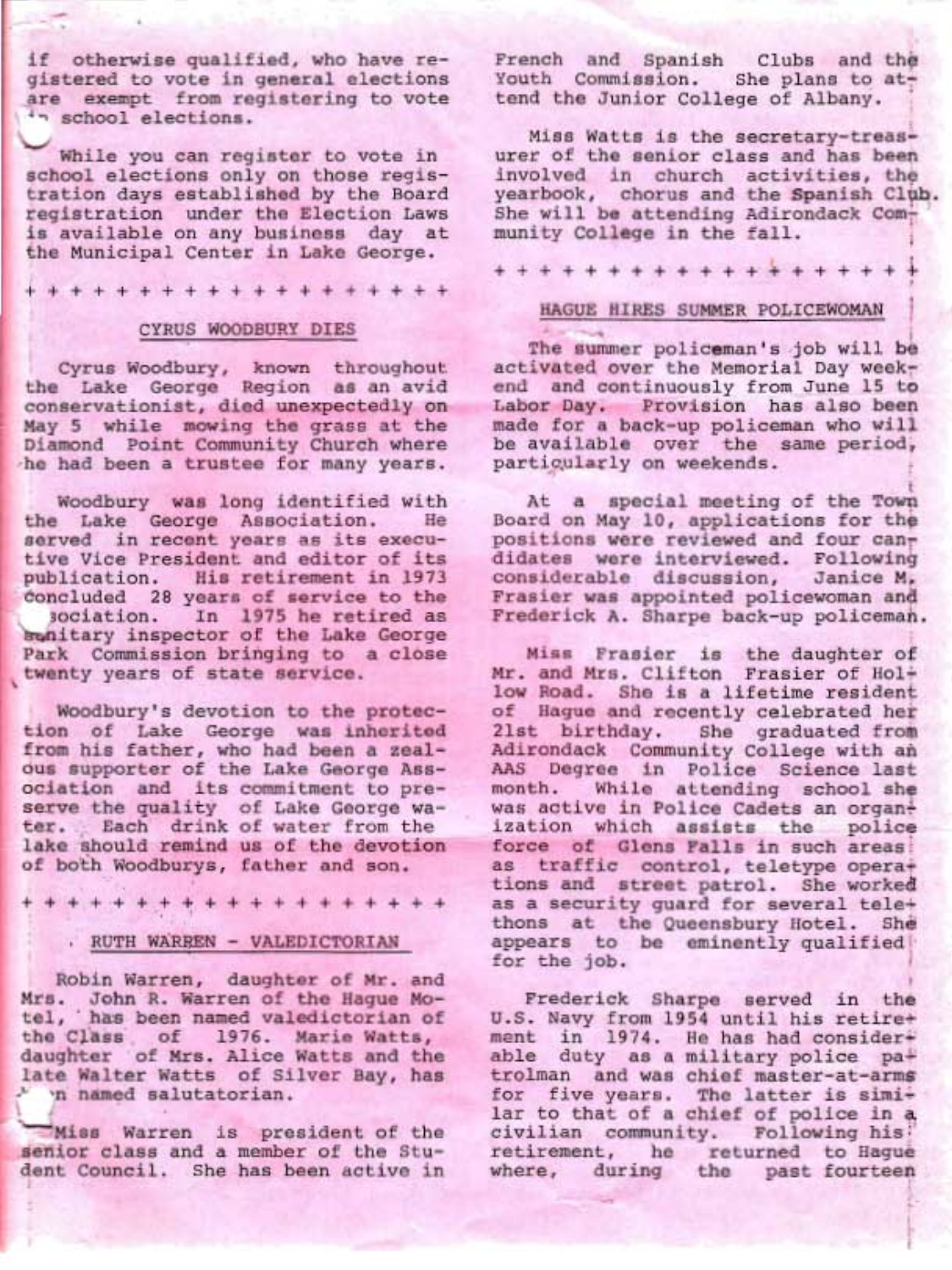months, he has been employed as a security guard at the town shed. As the back-up policeman he will be on duty on weekends and on days when the regular policeman is off-duty.

Mr. and Mrs. Sharpe and their two sons reside in West Hague.

\*\*\*+++++++++++++++++

#### GRIEVANCE DAY

The Board of Assessment Review<br>will hear grievances on Tuesday, June 15 from 4:00 P.M. to 8:00 P.M. at the Town Hall. Forms for filing griev-<br>ances may be obtained from any of the local assessors or at the Town Hall.<br>They will also be available at the<br>time of the hearing.

+ + + + + + + + + + + + + + +-+ +"+ +

#### . TOWN BOARD MEETING

' The regular meeting of the Town Board was held on May 11 and all members present.

The supervisor reported that the<br>boat slip at the Town Park is unus-<br>able because of sand and silt. Sev-<br>eral attempts have been made to<br>launch boats but the water is too<br>shallow. An application was made to<br>the Environment partment for permission to dredge the<br>sip a distance of about 200 feet<br>sip a distance of about 200 feet<br>and remove about 150 cubic yards of<br>sand and silt. No word has been re-<br>ceived from En-Con but a letter has<br>been recei entire summer even though the actual<br>dredging will take no more than a day<br>or two.

A number of people appeared to discuss the Youth Recreation Program with the Board. It was reported that about 35 boys and girls between the

ages of 9 and 12 are out for baseball<br>under the aegis of the Little League.<br>This is twice as many as are permit-<br>ted on the roster of any one team<br>Martin Fitzgerald, who supervises the<br>activity, feels that the group is unthat the only activity of late has<br>been basketball and this is of little<br>interest to girls. Mr. Riley, the<br>school coach, proposed that the town<br>provide outdoor basketball facilities.<br>The matter was referred to the Board Committee on Recreation and Publicity of which Mr. Seerup is Chairman.

A separate group of twenty people called on the Board to take some de-<br>finitive action on the proposal to<br>build a library and historical soci-<br>ety museum. The group felt that the Board should conduct a referendum to determine once and for all if a maj-<br>ority of the townspeople want a li-<br>brary. A proposal was made that the<br>town consider the purchase of property which is currently for sale and<br>which could be used for a town hall,<br>youth center, library, historical museum, courtroom, and other purposes,<br>with grounds ample for tennis courts,<br>basketball, etc. The supervisor ad-<br>vised that a study is being made of<br>possible funding of 50% for such a<br>project and that at present a bill is<br>be 60 days, information concerning poss- ible funding should be available.

The ski tow continues to receive the attention of the Board. Work is progressing as fast as weather per-mits.

The supervisor advised that 80% of<br>the loss incurred by the town when a new engine for one of the trucks blew<br>up due to alleged vandalism has been paid by the insurance company. A<br>claim for losses of about \$900. re-<br>sulting from vandalism at the town<br>shed has been filed with the insur-<br>ance company. Some of the articles which were stolen were recivered by<br>the state police and returned to the-<br>Town. The vandals who are believed<br>to be known to the state police have<br>not been identified and criminal ac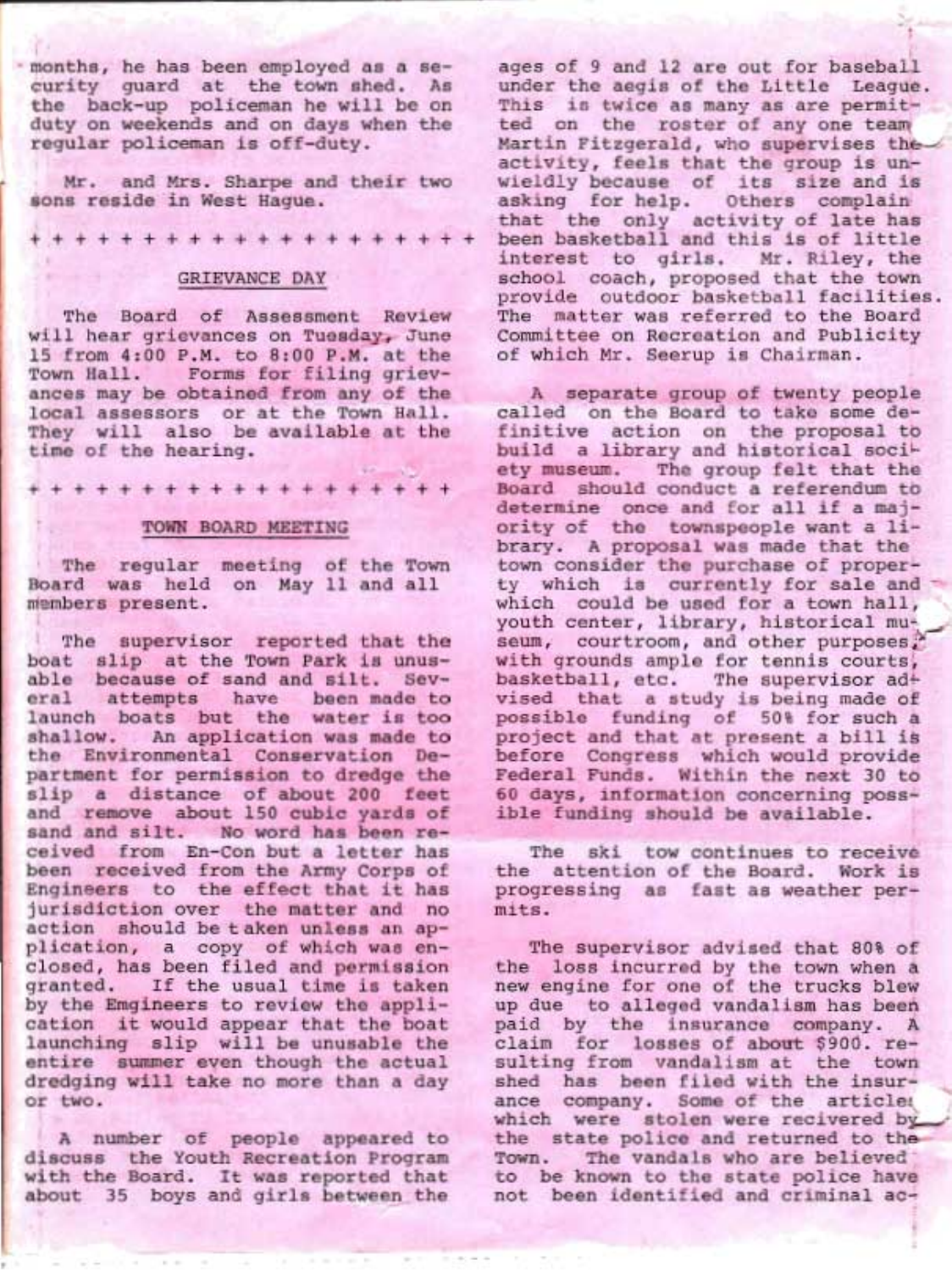tion has now been instituted. The matter is being followed closely by the supervisor with the police.

++++++++++++++++++

#### MORE SCHOOL NEWS

At its meeting on May 10, the Board voted to submit the budget which was defeated on May 5 to a new vote on May 26 from 1:00 to 8:00 PM.

The principal announced that the agreement with the teachers has not<br>yet been signed but would be signed<br>before the next Board meeting.

The calendar for the next school year was approved.

announcement was made that stu-<br>dents finishing the ninth grade will be required to take tests in reading<br>and mathematics prescribed by the State Education Department. The<br>tests will be given in June each year<br>and students must pass these tests in<br>order to graduate. Similar examina-<br>'ons in science, social studies and alth are planned beginning with the  $C<sub>MSB</sub>$  of 1980.

A proposal has been made to cut some of the timber on school owned Iands. No action was taken but the matter will be considered at a future meeting.

The Board announced that its pol-<br>icy would be to give school functions<br>first priority on use of school fac-<br>ilities.

++++++++++++++++++++

#### ITTIGATION AGAINST APA CONTINUES

The constitutionality of the Ad-<br>irondack Park Agency Law is still be-<br>ing challenged in the courts. In<br>oral arguments before Justice Huy A.<br>Graves in Schenectady, Ton-Da-Lay asserted that the law was vague, that<br>if was not given approval by two con-<br>utive legislative sessions, that<br>the law was aimed at Ton-Da-Lay, that<br>the law and the Agency had indulged<br>in illegal spot zoning, and that<br>property

#### process.

The State has a temporary restrain-<br>ing order against any preliminary<br>work on 4,000 second or vacation<br>homes that Ton-Da-Lay proposes to<br>build in Franklin County. The hear-<br>ing before Justice Graves was on the<br>State's requ

+++++++++++++++++++

#### ARTS FAIR

The Fourth Annual Hague Arts Fair<br>will be held on August 7, 11 A.M. to 5 P.M. in the Town Park. Handicrafts and works of art will be displayed. Those dealing with the colonial era will be featured .: , i

There will be no charges of any kind. However, pre-registration is requested. Call Mrs. Seerup at 543- 6052.

+++++++++++++++++++

#### SILVER BAY CONFERENCES

The Silver Bay Association announces that the following groups<br>will hold conferences on its campus<br>during the month of June.

| June $4-6$ | Syracuse Indian Guides            |
|------------|-----------------------------------|
| $5 - 6$    | American Baptist Women            |
| $11 - 13$  | Jesse Chisholm Bunkhouse          |
| $14 - 15$  | Albany Presbytery                 |
| $18 - 20$  | Albany Indian Guides              |
|            | 18-20 Schenectady Y Pioneers      |
| $25 - 30$  | Red Cross Aquatic Institute       |
|            | 28-July 2 Christian World Mission |

+ + + + + + ++ + + + + + + + + + + +:+

#### THE WEATHER

May has been a wet, cold month.'<br>Snow, with an accumulation of several inches fell on parts of town on May<br>19. We had frost on several mornings<br>as late as May 24.

Days of sunshine can be counted on<br>the fingers of one hand.

+++++++++++++++++++